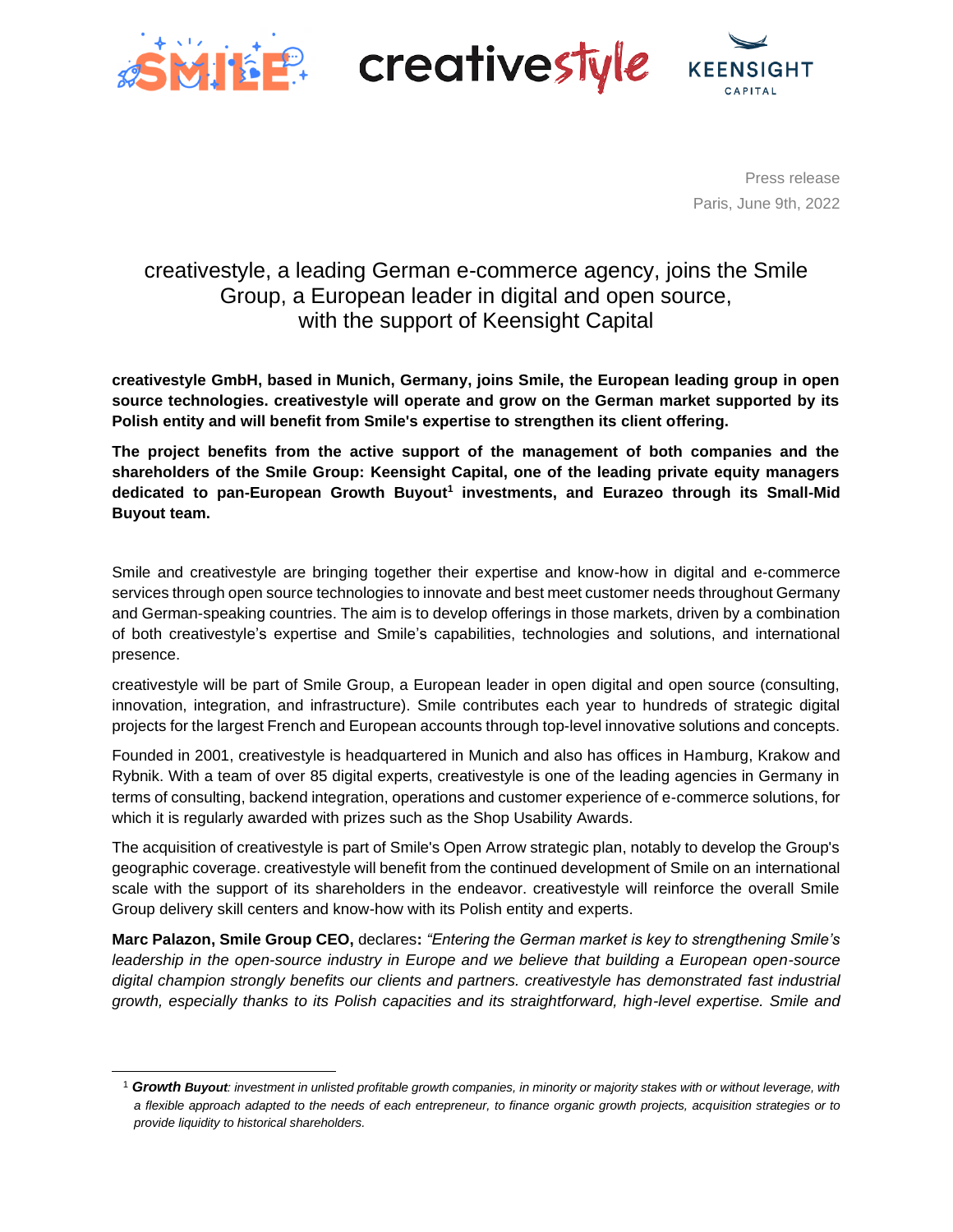



*creativestyle share a similar company culture and mindset, which have been key in building this partnership. We are looking forward to working with creativestyle's outstanding managers and teams."*

**Jaromir Fojcik & Krzysztof Daniel, founders and managers of creativestyle,** add: *"We are pleased to expand our open-source strategy with Smile. In addition to our current consulting and web development services in B2C commerce, we will grow our B2B commerce offer and digital solutions across the Germanspeaking region. Furthermore, we are strongly increasing our remote capacities, ensuring a sufficient developer firepower for our customers at a time when skilled experts are making themselves scarce. Joining Smile gives us a great opportunity to deliver large, ambitious and international projects to large corporations."*

**Stanislas de Tinguy, Partner at Keensight Capital, concludes:** *"We are proud to support Smile in this new stage of its international development as part of the Open Arrow strategic plan. Following the recent acquisitions of UX-Republic and alter way, this new build-up will be key to strengthening Smile's position as a European leader in the field of high value-add open-source digital solutions. This acquisition is a key step in Smile's ambitious growth strategy."*

*\* \* \**

#### **About creativestyle**

Creativestyle is one of the leading full service e-commerce agencies in Germany. For more than 20 years, we have helped SMB and enterprise merchants in B2B and B2C with their digital growth - as a strategic consultant and with our technical proficiency. At the core of our work is always the end customer's experience, from the first page visit all the way to a smooth fulfillment process. With 85 e-commerce enthusiasts at four offices in Germany and Poland, we offer an unmatched combination of highest expertise at an attractive price point. Among our customers are NKD, Bergzeit, Hallhuber, Miele and CEWE Fotobuch.

#### [www.creativestyle.de](https://www.creativestyle.de/)

#### **About Smile Group**

For 30 years, we have been supporting our customers on innovative, bold and open-source digital projects covering all the company's IT scopes: web, mobile applications, business solutions, embedded and IoT, infrastructure and Cloud. We work on creative digital solutions in total agility, where our 2 000 enthusiasts accompany and create the digital projects of our customers in Europe, but also around the world.

Our strength lies in the combination of expert brands at your service: Smile, Neopixl, SensioLabs, Ux-Republic and alter way.

We are Smile, the European leader in digital and open source.

More information on: www.smile.eu

[www.smile.eu](http://www.smile.eu/)

### **About Keensight Capital**

Keensight Capital, one of the leading European Growth Buyout firms, is committed to supporting entrepreneurs as they implement their growth strategies. For 20 years, Keensight Capital's team of seasoned professionals has leveraged their knowledge of investment and growth industries to invest for the long term in profitable companies with high growth potential and revenues in the range of €10 million to €400 million. Drawing on its expertise in the Technology and Healthcare sectors, Keensight identifies the best investment opportunities in Europe and works closely with management teams to develop and achieve their strategic vision. Keensight Capital's success has earned it a Gold